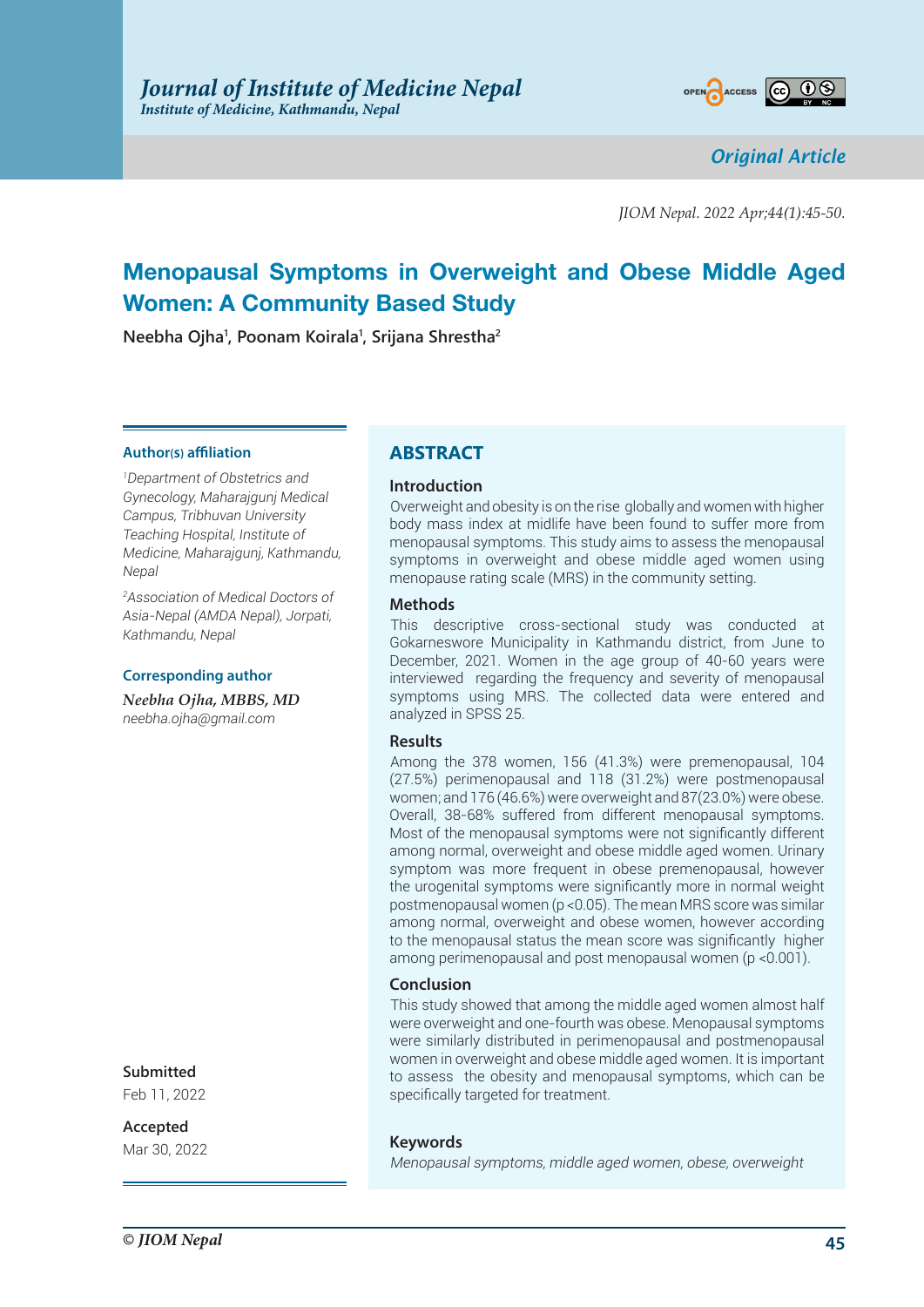# **INTRODUCTION**

Middle age is one of the turning points in life,<br>is it brings many physiological changes<br>in the early 40s. Monopause is the time poriod as it brings many physiological changes I in the body of women and roughly starts in the early 40s. Menopause is the time period after stoppage of menstruation and cessation of ovulatory function. The onset of this physiological development not only marks the end of women's reproductive function but also introduces them to a new phase of life. In Nepal the mean age of menopause was found to be 47 to 48 years.<sup>1,2</sup>

The prevalence of overweight and obesity in middle-aged women, is on the rise worldwide, especially over the age of 40 years, with up to 65% being either overweight or obese and up to 30% or more being obese.<sup>3,4,5</sup> A positive association between obesity and more severe menopausal symptoms among postmenopausal women have been seen.<sup>6</sup> There is evidence that women with higher body mass index (BMI) had significantly higher vasomotor symptoms.<sup>7</sup> The Menopause Rating Scale (MRS) is a health-related quality of life scale (HRQoL) which was developed in the early 1990s to measure the frequency and severity of aging-symptoms in women and their impact on the HRQoL.<sup>8</sup> This study aims to assess the menopausal symptoms in overweight and obesity middle aged women using menopause rating scale (MRS) in the community setting.

# **METHODS**

This was a descriptive cross-sectional study conducted at Gokarneswore Municipality in Kathmandu district, from June to December, 2021. Ethical approval for the study was taken from the Institutional Review Board of Institute of Medicine, Tribhuvan University. After consent, women in the age group of 40-60 years were taken for the study, who attended the health screening camp. They were excluded if there was known psychiatric disorder with or without medications, on hormone replacement therapy, pregnant, unwilling to answer questionnaire or to participate in the study or if the menopause was not natural among the menopausal women.

History was taken including age, parity, marital status, education level, Occupation, ethnicity, age at menopause and relevant examination was done. Patient's height and weight (with minimal clothing) was taken for body mass index (BMI) calculation. It is defined as a person's weight in kilograms divided by the square of height in meters (kg/m<sup>2</sup>).<sup>9</sup> BMI 18.5-24.9 is taken as normal, 25-29.9kg/m2 as overweight and  $\geq 30$ kg/m<sup>2</sup> as obese. Women were asked about the frequency and severity of menopausal symptoms using validated Nepali version of Menopausal Rating Scale (MRS).<sup>10</sup> The MRS consists of a list of 11 items contained in the

scale of 0 to 4 scoring points depending on the severity of the symptoms perceived by the women. All these symptoms are categorized to somatic, psychological and urogenital symptoms.

The women were categorized as premenopausal, perimenopausal and postmenopausal according to the STRAW (Stages of Reproductive Aging Workshop) criteria.<sup>11</sup> Premenopause was defined as minor changes in cycle length particularly decreasing length of the cycle. Early perimenopause as cycle length variable with persistent ≥7 days difference in length of consecutive cycles experienced after the previously regular cycle. Late perimenopause as interval of amenorrhea of ≥60 days, but had menstruation during the past 2-12 months. Postmenopausal as no menstrual bleeding during the past 12 months. Early and late perimenopause was combined into perimenopausal stage for our analysis.

The collected data were entered and analyzed in SPSS 25. Descriptive statistics were used and the categorical variables were interpreted by frequencies and percentages. Continuous variables were summarized into means with standard deviations. Statistical calculations was performed by chi-squared test and t test, and  $p$  value  $< 0.05$ was taken to be statistically significant.

# **RESULTS**

Among the 378 women 156(41.3%) were premenopause, 104 (27.5%) perimenopausal and 118 (31.2%) were postmenopausal women. The mean age of menopause was 47.6±4.2 years. Of the total women 176(46.6%) were overweight and 87(23.0%) were obese. The majority of the women were illiterate 204(54.0%) and 273(72.2%) were homemaker (Table 1).

Table 2 shows the menopausal symptoms according to the menopausal status of the women. Among the somatic and psychological symptoms, joint and muscular discomfort 257 (68.0%) physical and mental exhaustion 250 (66.1%) were the most common symptoms experienced by the women. All the menopausal symptoms were more frequent in peri and postmenopausal women than the premenopausal women which was statistically significant (p < 0.001).

In the somatic symptoms, hot flushes and sweating were more frequent in obese women in comparison to normal weight women, and sleep symptoms were more common in normal weight women however it is not significant. The psychological symptoms were more frequent among the normal weight premenopausal and perimenopausal group, however among the postmenopausal women it is more common in overweight and obese group. Urinary symptom was more common in the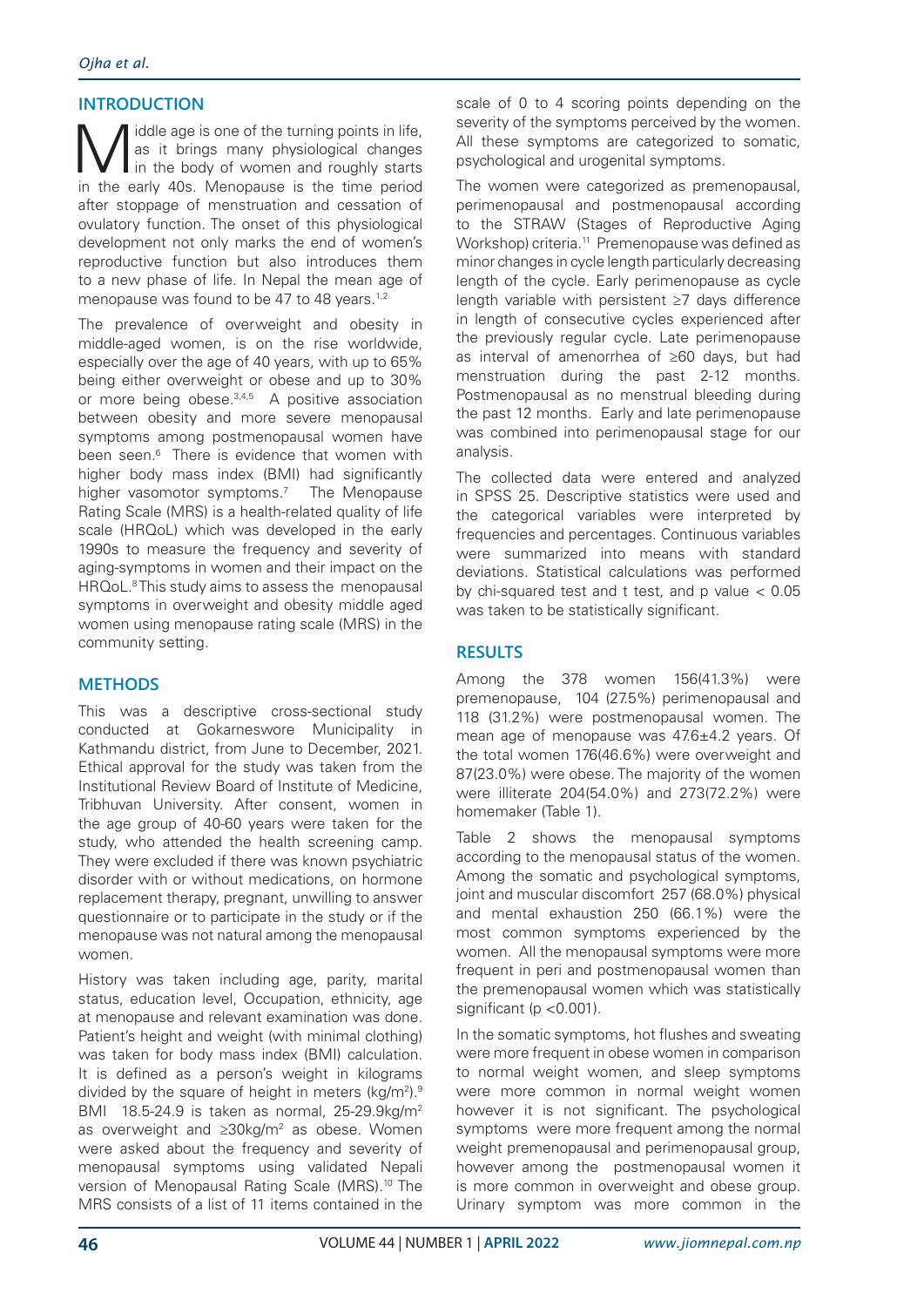| Table 1. Demographic profile of the study population |                                                                |                                                                         |  |
|------------------------------------------------------|----------------------------------------------------------------|-------------------------------------------------------------------------|--|
|                                                      | Characteristics                                                | Number (%)                                                              |  |
| Age<br>(years)                                       | 40-45<br>46-50<br>51-55<br>56-60                               | 177 (46.8)<br>101 (26.7)<br>61(16.1)<br>39 (10.3)                       |  |
| Parity                                               | $0 - 1$<br>$2 - 4$<br>$\geq 5$                                 | 29(7.7)<br>330 (87.3)<br>19 (5.0)                                       |  |
| Marital<br>status                                    | Married<br>Widow<br>Divorced/separated                         | 360 (95.2)<br>12(3.2)<br>6(1.6)                                         |  |
| Education                                            | Illiterate<br>Primary<br>Secondary<br>$\geq$ Higher secondary  | 204 (54.0)<br>72 (19.0)<br>78 (20.6)<br>24 (6.3)                        |  |
| Occupation                                           | Homemaker<br>Service<br><b>Business</b><br>Laborer             | 273 (72.2)<br>34 (9.0)<br>34 (9.0)<br>37 (9.8)                          |  |
| Ethnicity                                            | <b>Brahmin</b><br>Chhetri<br>Newar<br>Janajati<br>Dalit        | 90 (23.8)<br>77 (20.4)<br>79 (20.9)<br>113 (29.9)<br>19 (5.0)           |  |
| Menopausal<br>status                                 | Premenopause<br>Perimenopause<br>Postmenopause                 | 156 (41.3)<br>104 (27.5)<br>118 (31.2)                                  |  |
| <b>BMI</b><br>category                               | Normal<br>Overweight<br>Obese<br>grade 1<br>grade 2<br>grade 3 | 115 (30.4)<br>176 (46.6)<br>87 (23.0)<br>69 (18.3)<br>14(3.7)<br>4(1.1) |  |

obese premenopausal, however the urogenital symptoms were statistically more in normal weight postmenopausal women (p <0.05) (Table 3).

The mean MRS score was similar among normal, overweight and obese women, however according to the menopausal status the mean score was significantly higher among perimenopausal and post menopausal women (p <0.001)(Table 4).

### **DISCUSSION**

This study was conducted in screening health camp setting in Kathmandu among women between 40 to 60 years age. The information was obtained by interview and almost half of the women, 177 (46.8%) were in the age group of 40-45 years, 204(54.0%) were illiterate and 273(72.2%) were homemaker. The mean age of menopause was 47.6±4.2 years, which is quite similar to the other studies done in Nepal.<sup>1,2,12</sup>

In the present study, almost half of the women were overweight 176(46.6%) and 87(23.0%) were obese. Weight gain accompanied by an increased tendency for central fat distribution is common among women in midlife.13 Among both men and women, the prevalence of general and abdominal obesity increased more rapidly among individuals aged 40–59 years.<sup>5</sup> In the United States, nearly two-thirds of women aged 40 to 59 years and about three-fourths of women 60 years and older are overweight. Furthermore, almost half of the women in these age groups are obese.<sup>14</sup> Likewise, among postmenopausal Brazilian women 30% were obese.<sup>4</sup>

Hot flushes and sweating was more frequent in obese in comparison to normal weight women in

| Table 2. Menopausal symptoms according to the menopausal status of the women, n(%) |  |  |  |
|------------------------------------------------------------------------------------|--|--|--|
|------------------------------------------------------------------------------------|--|--|--|

| <b>Menopausal Symptoms</b>     | Overall<br>$n = 378$ | Premenopause<br>$n = 156$ | $n = 104$ | Perimenopause Postmenopause<br>$n = 118$ | p-value |
|--------------------------------|----------------------|---------------------------|-----------|------------------------------------------|---------|
| Somatic                        |                      |                           |           |                                          |         |
| Hot flushes, sweating          | 197 (52.1)           | 57 (36.5)                 | 67 (64.4) | 73 (61.9)                                | < 0.001 |
| Heart discomfort               | 213 (56.3)           | 68 (43.6)                 | 63 (60.0) | 82 (69.5)                                | < 0.001 |
| Sleep problems                 | 145 (38.6)           | 42 (26.9)                 | 42 (40.4) | 61(51.7)                                 | < 0.000 |
| Joint and muscular discomfort  | 257 (68.0)           | 95 (60.9)                 | 78 (75.0) | 84 (71.2)                                | 0.039   |
| Psychological                  |                      |                           |           |                                          |         |
| Depressive mood                | 202 (53.4)           | 64 (41.0)                 | 65 (62.5) | 73 (61.9)                                | < 0.001 |
| Irritability                   | 204 (54.0)           | 64 (41.0)                 | 67 (64.4) | 73 (61.9)                                | < 0.001 |
| Anxiety                        | 205 (54.2)           | 66 (42.3)                 | 68 (65.4) | 71 (60.2)                                | < 0.001 |
| Physical and mental exhaustion | 250 (66.1)           | 81 (51.9)                 | 79 (76.0) | 90 (76.3)                                | < 0.001 |
| Urogenital                     |                      |                           |           |                                          |         |
| Sexual problems                | 175 (46.3)           | 45 (28.8)                 | 56 (53.8) | 74 (62.7)                                | < 0.001 |
| Bladder problems               | 190 (50.3)           | 61(39.1)                  | 53 (51.0) | 76 (64.4)                                | < 0.001 |
| Dryness of vagina              | 162 (42.9)           | 50(32.1)                  | 43 (41.3) | 69 (58.5)                                | 0.002   |
| .                              |                      |                           |           |                                          |         |

*p-value calculated using Chi-squared test*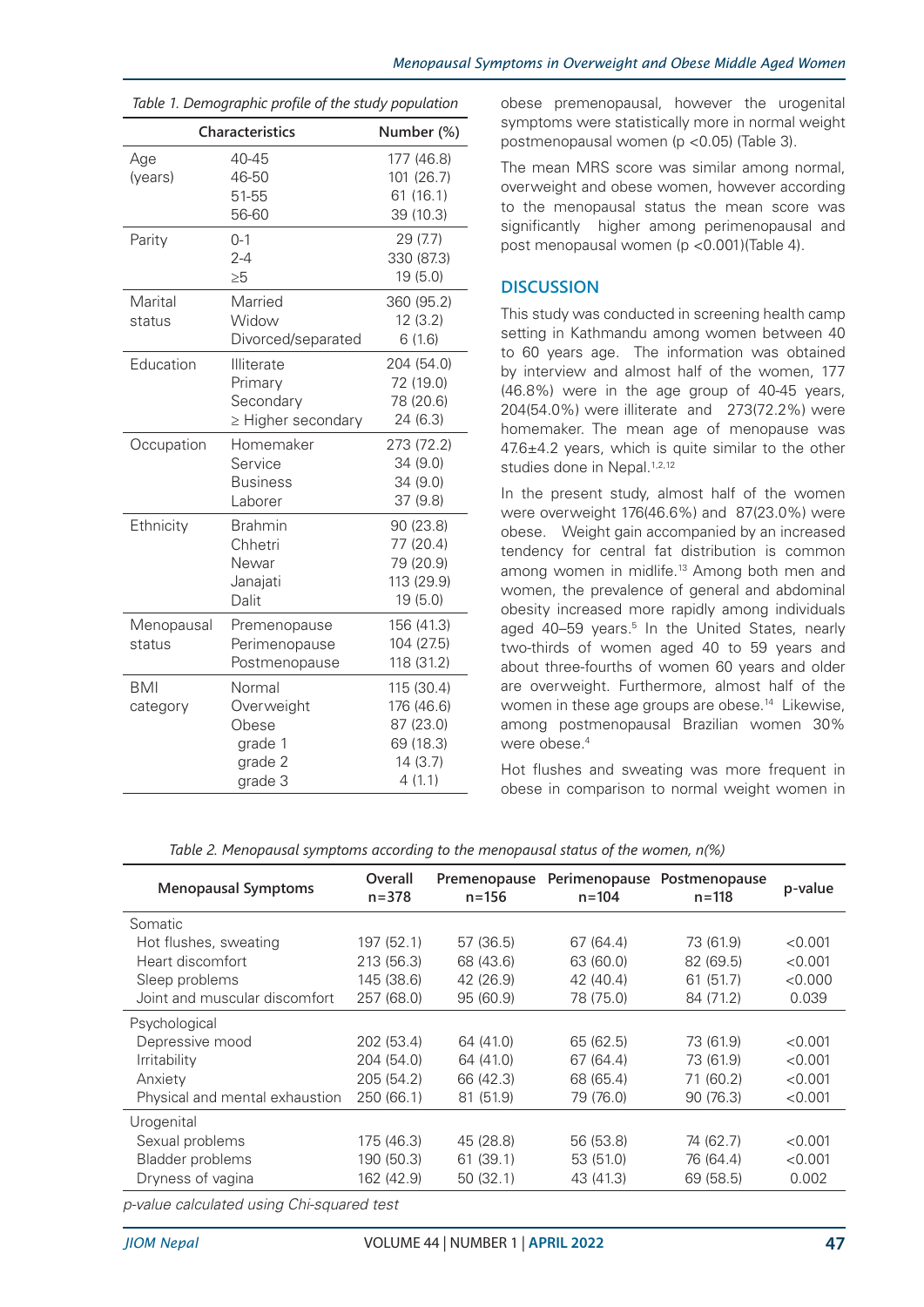|                                           |           | Premenopause                  |                                    |         |                    | Perimenopause        |                   |         |                          | Postmenopause      |                                          |         |
|-------------------------------------------|-----------|-------------------------------|------------------------------------|---------|--------------------|----------------------|-------------------|---------|--------------------------|--------------------|------------------------------------------|---------|
| Menopausal Symptoms                       | $n=57$    | Normal Overweight<br>$n = 78$ | Obese<br>$n = 31$                  | p-value | Normal<br>$n = 29$ | Overweight<br>$n=42$ | Obese<br>$n = 33$ | p-value | Normal<br>$n = 39$       | Overweight<br>n=56 | Obese<br>$n = 23$                        | p-value |
| Hot flushes, sweating<br>Somatic          | 14(29.8)  | 30 (38.5)                     | 3(41.9)                            | 0.48    | 19(65.5)           | 24 (57.1)            | 24 (72.7)         | 0.37    |                          | 32 (57.1)          | 18 (78.3)                                | 0.19    |
| Heart discomfort                          | 18 (38.3) | 35 (44.9)                     | 5 (48.4)                           | 0.65    | 18 (62.1)          | 25 (59.5)            | 20 (60.0)         | 0.99    | 23 (59.0)<br>29 (74.4)   | 38 (67.9)          | 15 (65.2)                                |         |
| Sleep problems                            | 17(36.2)  | 17(21.8)                      | 3(25.8)                            | 0.22    | 15(51.7)           | 15 (35.7)            | 12(36.4)          | 0.34    | 22 (56.4)                | 27 (48.2)          | 12(52.2)                                 | 0.73    |
| Joint and muscular discomfort             | 29 (61.7) | 49 (62.8)                     | 7(54.8)                            | 0.74    | 22(75.9)           | 35 (83.3)            | 21 (63.6)         | 0.15    | 31(79.5)                 | 40 (71.4)          | 13(56.5)                                 | 0.16    |
| Psychological                             |           |                               |                                    |         |                    |                      |                   |         |                          |                    |                                          |         |
| Depressive mood                           | 23 (48.9) | 29 (37.2)                     | (38.7)                             | 0.42    | 23 (79.3)          | 22 (52.4)            | 20 (60.6)         | 0.07    | 21(53.8)                 | 38 (67.9)          | 14(60.9)                                 | 0.38    |
| Irritability                              | 20 (42.6) | 33 (42.3)                     | (35.5)<br>$\overline{\phantom{0}}$ | 0.78    | 23 (79.3)          | 23 (54.8)            | 21 (63.6)         | 0.10    | 22 (56.4)                | 36 (64.3)          | 15 (65.2)                                | 0.69    |
| Anxiety                                   | 21 (44.7) | 33 (42.3)                     | 2(38.7)                            | 0.87    | 24 (82.8)          | 24 (57.1)            | 20 (60.6)         | 0.07    | 21(53.8)                 | 33 (58.9)          | 17(73.9)                                 | 0.29    |
| Physical and mental exhaustion            | 26 (55.3) | 41 (52.6)                     | 4 (45.2)                           | 0.67    | 23 (79.3)          | 34 (81.0)            | 22 (66.7)         | 0.32    | (79.5)<br>$\overline{3}$ | 41 (73.2)          | (78.3)<br>$\overline{\underline{\circ}}$ | 0.76    |
| Jrogenital                                |           |                               |                                    |         |                    |                      |                   |         |                          |                    |                                          |         |
| Sexual problems                           | 10(21.3)  | 24 (30.8)                     | (35.5)                             | 0.23    | 16 (55.2)          | 27 (64.3)            | 13(39.4)          | 0.09    |                          | 30 (53.6)          | 11(478)                                  | 0.005   |
| <b>Bladder</b> problems                   | 13(27.7)  | 30 (38.5)                     | 8 (58.1)                           | 0.03    | 13(44.8)           | 23 (54.8)            | 17(51.5)          | 0.71    | 33 (84.6)<br>33 (84.6)   | 28 (50.0)          | 15 (65.2)                                | 0.002   |
| Dryness of vagina                         | 12(25.5)  | 26 (33.3)                     | (38.7)                             | 0.32    | 9(31.0)            | 21 (50.0)            | (3(39.4)          | 0.22    | 29 (74.4)                | 28 (50.0)          | 12(52.2)                                 | 0.03    |
| p-value calculated using Chi-squared test |           |                               |                                    |         |                    |                      |                   |         |                          |                    |                                          |         |

| ו כמווחדת ל<br>Ś              |  |
|-------------------------------|--|
| י הורא<br>֩֩֩֩֩֩֩֩֠֠֩֩׆<br>֧֩ |  |
| ו מחווח†המ<br><b>シュワンシン</b>   |  |
| סוווכורת<br>)<br>5<br>5<br>ℷ  |  |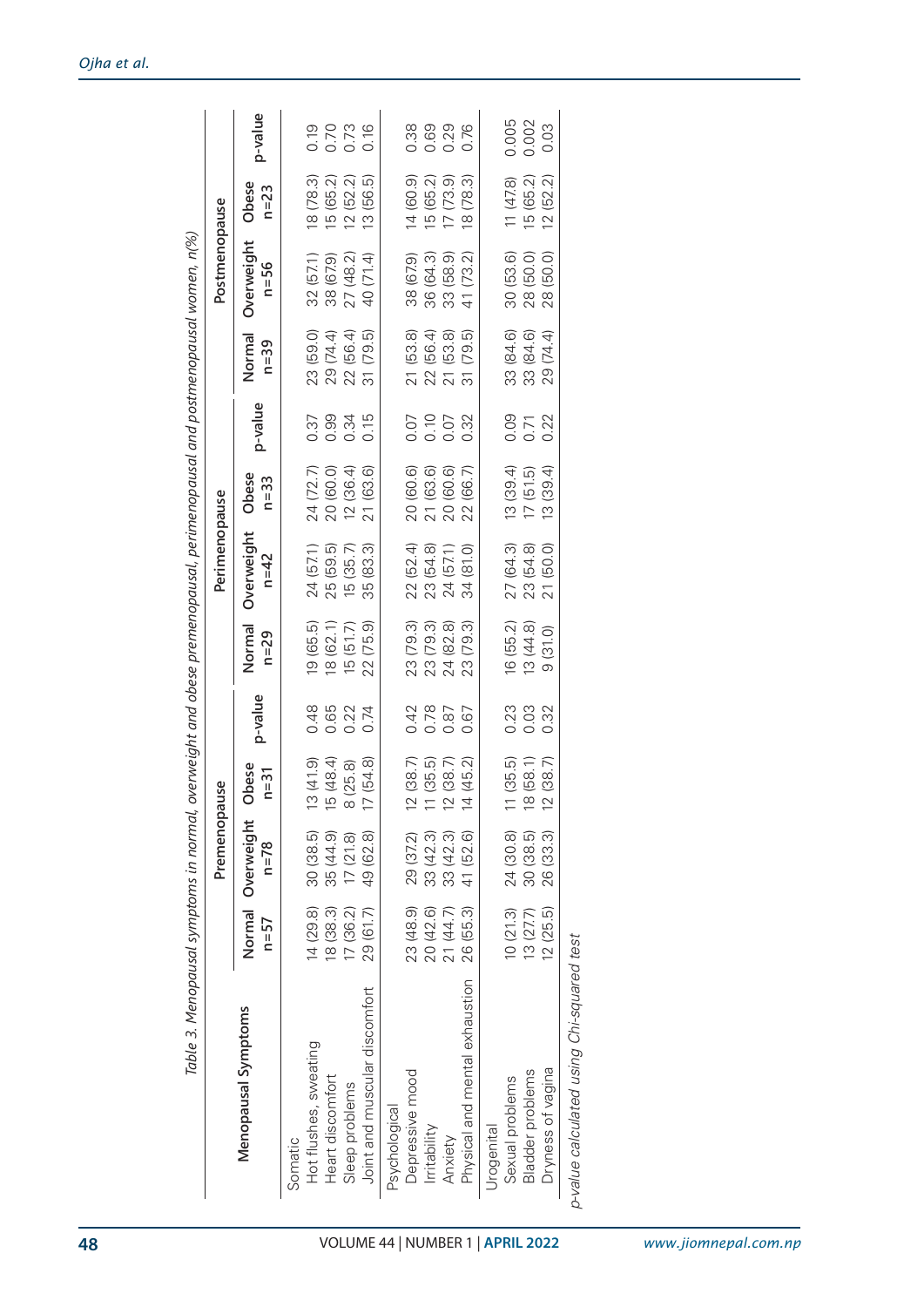| <b>Characteristics</b> | <b>Total MRS score</b><br>$(mean \pm SD)$ | p-value   |
|------------------------|-------------------------------------------|-----------|
| <b>BMI</b> category    |                                           |           |
| Normal                 | $10.8 + 8.2$                              | 0.08      |
| Overweight             | $9.1 + 74$                                |           |
| Obese                  | $9.5 \pm 7.0$                             |           |
| Menopausal status      |                                           |           |
| Premenopausal          | $6.4 + 5.9$                               | $<$ 0.001 |
| Perimenopausal         | $11.3 \pm 7.5$                            |           |
| Postmenopausal         | $12.7 + 7.9$                              |           |

*Table 4. MRS score according to the BMI (Body Mass Index) category and menopausal status*

the present study, though not significant. Body fat gain was associated with more frequent and/or severe hot flashes among women aged 47-57 years participating in the Study of Women's Health Across the Nation.15 Sleep symptoms did not seems to be more among overweight and obese women in the present study. However, the shortened sleep and sleep disturbances appear to be related to accumulation of visceral adipose tissue in a study that included midlife women.16 In a SWAN Sleep Study, among midlife women sleep duration and current BMI was found to be independently associated in cross-sectional analysis, however it has not been associated on longitudinal follow up.<sup>17</sup>

The frequency of muscle and joint pain increased from pre to postmenopausal women however its frequency did not increase with the increasing BMI. In Nigeria among postmenopausal women aged 51-60 years, the highest prevalence rates of musculoskeletal pain was in the lower extremity (189; 61.0%) and the back (164; 52.9%). A direct association was observed between the categories of BMI and lower extremity symptoms ( $p < 0.05$ ).<sup>18</sup>

Psychological symptoms were more frequent in overweight and obese postmenopausal women in the present study. Depressive symptoms are associated with concurrent obesity and related lifestyle factors among women in midlife.19

In the present study, urogenital symptoms were more common in the obese premenopausal, overweight perimenopausal. Cross-sectional studies done in community and hospitals of Nepal shows varied prevalence of urogenital sympotms based on menopause rating scale.<sup>2,12,20</sup> These studies showed sexual problems ranging from 47 to 81%, bladder problems 47 to 57% and dryness of vagina in 60 to 63%. All rating scales increased from pre to postmenopausal women and severity of the symptoms higher in post menopausal. Women with metabolic syndrome have an increased prevalence of sexual dysfunction as compared to matched control.<sup>21</sup>

This study has some limitations, as it was observational and cross-sectional it could not properly address the effect of obesity on menopausal symptoms. Study was done in community of Kathmandu valley cannot relate to the country. A larger and multiple community based study may be needed to come to better conclusion.

# **CONCLUSION**

About half of the women in their mid-life were overweight and one fourth were obese. Menopausal symptoms were quite common in midlife phase of women especially in peri and postmenopausal women. It is important to assess these symptoms and counsel regarding life style modification and seek proper treatment.

### **FINANCIAL SUPPORT**

The author(s) did not receive any financial support for the research and/or publication of this article.

# **CONFLICT OF INTEREST**

The author(s) declare that they do not have any conflicts of interest with respect to the research, authorship, and/or publication of this article.

### **REFERENCES**

- 1. Rajbhandari S, Subedi RK, Dangal G, et al. Menopausal Health Status of Nepalese Women. JNMA. 2017;56(205):107-11
- 2. Ghimire N, Dhakal P, Norrish D, et al. Menopausal Health Status of Women of Kapilvastu District of Nepal. JNHRC. 2015. 13(31):182- 187
- 3. Flegal KM, Carroll MD, Ogden CL, et al. Prevalence and trends in obesity among US adults, 1999-2008. JAMA. 2010;303: 235-41.
- 4. Bagnoli VR, Fonseca AM, Arie WM, et al. Metabolic disorder and obesity in 5027 Brazilian postmenopausal women. Gynecol Endocrinol. 2014;30: 717-20.
- 5. Xi B, Liang Y, He T, et al. Secular trends in the prevalence of general and abdominal obesity among Chinese adults, 1993-2009. Obes Rev. 2012;13: 287-96.
- 6. Fernandez-Alonso AM, Cuadros JL, chedraui P, et al. Obesity is Related to Increased Menopausal Symptoms Among menopausal Symptoms Among Spanish Women. Menopause Int. 2010;16:105- 10
- 7. Daley A, Macarthur C, Stokes-Lampard H, et al. Exercise participation, body mass index and health-related quality of life in women of menopausal age. Br J Gen Pract. 2007;57:130-5.
- 8. Heinemann K, Ruebig A , Potthof P, et al. The Menopause Rating Scale (MRS): A methodological Review. Health Qual Life Outcomes. 2004;2:1-8.
- 9. World Health Organization. Obesity: Preventing and managing the global epidemic. Geneva, Switzerland: World Health Organization; 2000. WHO Technical Report Series 894.
- 10. Baral G. Menopause Rating Scale: Validation and Applicability in Nepalese women. JNHRC. 2019;17(1):9-14.
- 11. Harlow SD, Gass M, Hall JE, et al. Executive summary of the Stages of Reproductive Aging Workshop  $+$  10: addressing the unfinished agenda of staging reproductive aging. Menopause. 2012;19:387- 75.